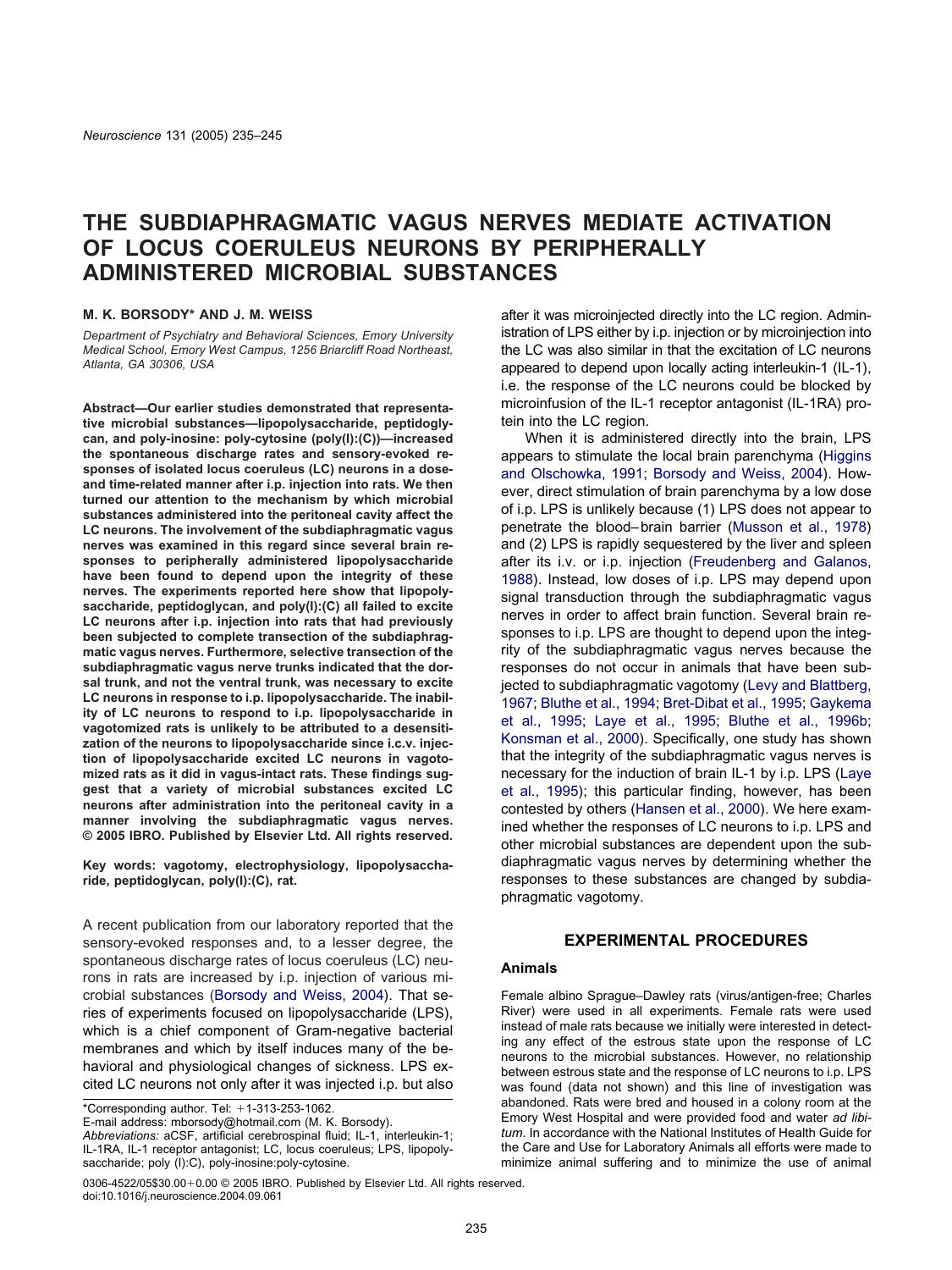subjects, and the techniques used herein were approved by the IACUC of Emory University. All surgical procedures and injections were performed under sterile conditions.

#### **Surgical procedure for subdiaphragmatic vagotomy**

Two weeks prior to surgery, rats were acclimated to a diet consisting only of sweetened, condensed milk diluted 1:10 with distilled water. Rats that demonstrated stable body weight toward the end of the diet acclimation period were subjected to vagotomy under halothane anesthesia. While anesthetized, the rat was placed supine, its abdominal surface was shaved, and the exposed skin was sterilized with 70% ethanol. A 5 cm longitudinal midline incision in the abdominal wall was then made beginning just below the xiphoid process. The subdiaphragmatic esophagus was isolated from the mesoesophagus by blunt dissection with cotton-tipped swabs, and the dorsal and/or ventral vagus trunks were isolated close to the diaphragm with dental probes. A nerve trunk was considered transected if a section could be cut free with iridectomy scissors and removed. Complete subdiaphragmatic vagotomy consisted of transection of both dorsal and ventral trunks, and partial subdiaphragmatic vagotomy consisted of transection of either the dorsal trunk or ventral trunk. After closure of the muscular and skin incisions, each rat received  $1\times10^6$  units/kg body weight of penicillin s.c. and was returned to its home cage for 3 weeks before experimental use. During the recovery period, all vagotomized rats were maintained on the milk diet. The success of the vagotomy procedure was assessed by post-surgical weight loss, and by microscopic examination of the esophagus and gross hypertrophy of the stomach at autopsy [\(Simons et al., 1998\)](#page-10-0).

#### **Preparation for the recording of LC neurons**

In order to perform extracellular recordings of single LC neurons, rats were anesthetized with halothane (3% in 100% oxygen, 3 l/min flow rate) and placed onto a stereotaxic apparatus (nosebar 10 mm below level) equipped with a gas mask for continuous halothane delivery. This technique for anesthesia has been described and verified elsewhere [\(Borsody and Weiss, 1996\)](#page-10-0). Adequate depth of anesthesia was defined as the minimum amount necessary to inhibit the withdrawal response to paw compression (described below). Throughout the experiment body temperature was continuously monitored and was maintained within the normal range (37.0 –37.5 °C) by feedback from a rectal thermometer to a circulating water heating blanket. Surgical preparation for the recording of LC neurons was then performed as described elsewhere [\(Borsody and Weiss, 1996\)](#page-10-0).

# **Electrodes and signal processing, and isolation of single LC neurons**

Electrodes were introduced into the brain and advanced to the LC using a technique described and verified in our previous publication [\(Borsody and Weiss, 1996\)](#page-10-0). LC neurons were identified as such by the criteria described in that publication.

# **Examination of the sensory-evoked responses of LC neurons**

LC neurons exhibit not only spontaneous discharges ("spontaneous discharge rate") but also respond to sensory stimuli with a burst of discharges ("sensory-evoked response"). To elicit the sensory-evoked responses from LC neurons, the contralateral hindpaw was compressed for a period of 1 s between the ends of a pair of 13 cm surgical forceps as described in our previous publication [\(Borsody and Weiss, 1996\)](#page-10-0).

## **Measurement of the spontaneous discharge rates and sensory-evoked responses of LC neurons**

After the LC was located, a single dorsal–ventral pass of the electrode through the LC was made and any encountered neurons that satisfied the electrophysiological criteria for an LC neuron were recorded. Recording was limited to LC neurons encountered on the first dorsal–ventral pass of the electrode to minimize the possibility of recording from neurons injured during the descent of the electrode.

Following isolation of a single LC neuron, data collection was begun when the waveform amplitude was stable. The spontaneous discharge rate of the LC neuron was measured as the average firing rate over a period of at least 5 min. After determining the spontaneous discharge rate, sensory-evoked responses were then measured. This was done by delivering five paw compressions spaced 4 –5 s apart and computing the average firing rate during the 1 s of the paw compression. Whenever sensory-evoked responses of a LC neuron were measured, 2 min were allowed to elapse after the final paw compression before any further procedure was performed.

# **I.c.v. injection of LPS**

In certain experiments, prior to the introduction of the recording electrode into the brain, an additional burr hole was drilled in the skull at the following coordinates (from bregma suture): AP  $-1.5$  mm, ML 0.8 mm. Into this hole was inserted a ventricular cannula constructed from a 26-gauge hypodermic needle (intradermal bevel; Becton Dickenson) to which 3 cm of silastic tubing was attached at the blunt end. The needle end of the cannula was lowered through the brain with mild suction applied by a syringe inserted into the silastic tubing until cerebrospinal fluid appeared in the cannula, after which a stylus was inserted until the cannula was filled for injection. The cannula was prepared for injection by connecting the silastic tubing to a length of PE-10 tubing (approximately 25 cm) attached to a 10  $\mu$ l Hamilton microsyringe at the distal end; before making this connection, the microsyringe and attached PE-10 tubing was initially filled with distilled water but then was end-loaded with LPS solution, a small air bubble being placed between the distilled water and the LPS solution. After connection of the microsyringe and PE-10 tubing to the silastic tubing, the LPS solution was advanced through the cannula to within 2 mm of the end of the cannula in preparation for subsequent injection. A stereotaxic arm held the cannula in place throughout the experiment.

#### **Drugs and peptides**

Lyophylized LPS (*Eserichia coli* serotype 0127:B8) was purchased from Sigma Biochemicals (St. Louis, MO, USA) and dissolved in artificial cerebrospinal fluid (aCSF) to a stock concentration of 10  $\mu$ g/ml. The doses of LPS used here represented a range of relatively low doses providing a sublethal challenge to rats, and no rat died or even appeared significantly sick as a result of i.p. LPS treatment in the course of our experiments. The highest dose of LPS used in our experiments (10  $\mu$ g/kg, which produced marked excitation of LC neurons) was roughly one-thousandth the LD50 of LPS in Wistar rats [\(Nakano et al., 1987\)](#page-10-0), and the lowest dose of LPS used in our experiments (1 ng/kg, which did not affect the spontaneous discharge rates or sensory-evoked responses of LC neurons) has been reported to activate the rat pituitary– adrenal axis [\(Schotanus et al., 1994\)](#page-10-0). Peptidoglycan was purchased from Lee Laboratories (Atlanta, GA, USA) at a concentration of 3.5 mg/ml and was diluted with aCSF to a stock concentration of 1 mg/ml. Lyophilized poly-inosine: poly-cytosine (poly(I): (C)) was purchased from Sigma Biochemicals and dissolved in aCSF to a stock concentration of 1 mg/ml. In the current experiments we chose a dose of 1 mg/kg as the highest dose for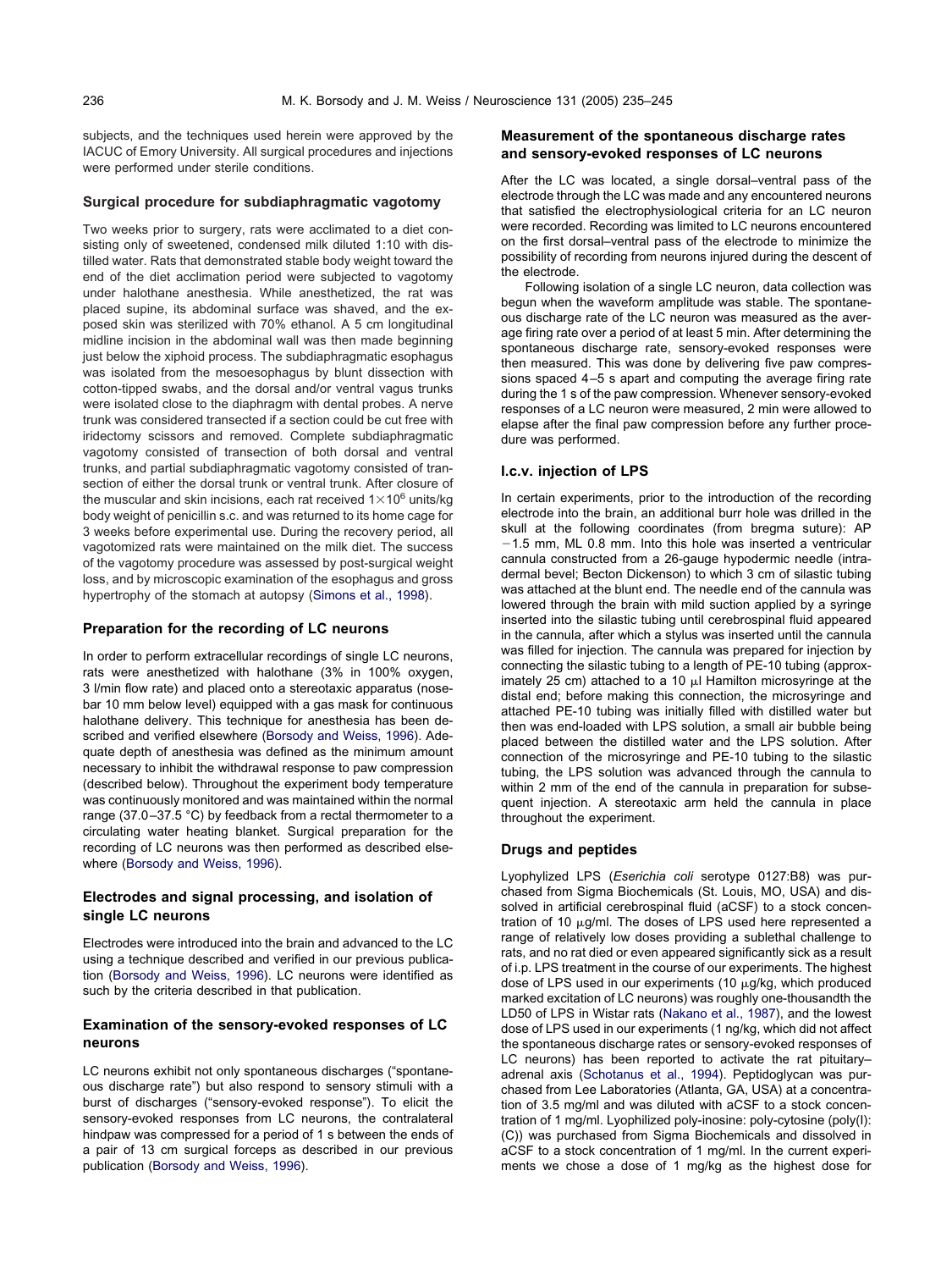aCSF was made according to a standard recipe [\(Davson and](#page-10-0) [Segal, 1987\)](#page-10-0) and consisted of the following constituents (in 1.0 l distilled water): 7.46 g NaCl, 0.19 g CaCl<sub>2</sub> (anhydrous), 0.20 g KCl, and 0.20 g MgCl<sub>2</sub>. aCSF was sterilized by passage through a micropore filter before use.

#### **Statistical analysis**

In most experiments, up to five LC neurons were measured in a single animal. For the purpose of statistical analysis each neuron was considered a separate observation.

In part one of the Results section, *t*-tests were used to compare the spontaneous discharge rates and sensory-evoked responses of LC neurons from groups of rats subjected to various types of subdiaphragmatic vagotomies. Unpaired (independent) *t*-tests were used to compare the values for spontaneous discharge rates and sensory-evoked responses measured in complete-, dorsal partial-, or ventral partial-vagotomy rats against those measured in vagus-intact rats. Results from *t*-tests were reported as the *t* value and the confidence level, and are two tailed.

All other statistical analyses involved one- or two-way ANOVA. One-way ANOVA was used in the comparison of multiple treatment conditions (e.g. different doses of LPS) against an untreated "baseline" condition. The baseline conditions are defined in section 1 of the Results for vagus-intact rats and for rats with each type of vagotomy. To account for the effects of vagotomy while comparing the effect of a treatment in vagotomized and vagus-intact rats, the statistical comparison must involve the two separate baseline conditions. Two-way ANOVAs were employed in such situations. Results from ANOVA were reported as the *F* value and the confidence level. *H* values were reported instead of *F* values when nonparametric comparisons were required, i.e. when the data were not normally distributed. Post hoc analysis for all ANOVAs was by the Bonferroni method. Significance is noted at  $P<0.05$ .

### **RESULTS**

# **Baseline spontaneous discharge rates and sensoryevoked responses of LC neurons in vagus-intact and vagotomized rats**

Rats that were not subjected to any experimental manipulation or to vagotomy were used to measure the baseline spontaneous discharge rates and sensory-evoked responses of LC neurons ("vagus-intact baseline"). The values for the vagus-intact baseline ( $n=63$  neurons from 40 rats) are as follows: spontaneous discharge rate= $1.61\pm0.08$  Hz; sensory-evoked response= $3.20\pm0.21$  Hz.

LC neurons from a group of rats with transection of both trunks of the subdiaphragmatic vagus nerves ("complete vagotomy") but without any further experimental manipulation were similarly assessed. In comparison to the vagus-intact baseline, LC neurons in complete vagotomy rats ( $n=17$  neurons in four rats) exhibited decreased spontaneous discharge rates  $(1.03\pm0.11$  Hz;  $[t=3.52,$ *P*<0.001]) while sensory-evoked responses were not different  $(3.69 \pm 0.50 \text{ Hz};$   $[t=1.02, P=0.31]$ ). These values are referred to as the "complete vagotomy baseline."

Baseline values for rats with selective transection of either the dorsal or ventral trunk of the subdiaphragmatic

vagus nerves ("partial vagotomy") were also measured in the absence of any experimental manipulation, and are as follows (*t*-test comparison vs. vagus-intact baseline):

- dorsal partial vagotomy baseline values  $(n=14$  neurons in four rats)
- spontaneous discharge rates=1.76±0.25 Hz, *t*=0.73,  $P = 0.47$
- sensory-evoked responses=4.20±0.55 Hz, t=1.94, *P*=0.06
- ventral partial vagotomy baseline values  $(n=18$  neurons in four rats)
- spontaneous discharge rates=1.46±0.18 Hz, *t*=0.84,  $P=0.40$
- sensory-evoked responses= $3.88\pm0.40$  Hz,  $t=1.52$ ,  $P=0.13$ .

#### **I.p. LPS injection**

Initially the LC neurons were measured 6 h after i.p. injection of various doses of LPS in vagus-intact rats [\(Fig. 1a](#page-3-0)). LPS was administered in doses of 1 ng/kg, 100 ng/kg, and 10  $\mu$ g/kg body weight in order to identify the most effective dose. One-way ANOVA revealed an effect of LPS dose on the sensory-evoked responses of the LC neurons  $(H=13.9, P<0.05)$ , which according to post hoc tests achieved statistical significance after injection of as little as 100 ng/kg LPS. No effect of i.p. LPS on the spontaneous discharge rates of the LC neurons was observed  $(F=2.45,$ *P*=0.06).

The effect of a single i.p. injection of LPS on the spontaneous discharge rates and sensory-evoked responses of the LC neurons was next examined at various times after injection [\(Fig. 1b](#page-3-0)). Rats were injected with 10  $\mu$ g/kg LPS and were returned to their home cages until measurement was made 12 h to 6 weeks later. When measurement was made at shorter time periods after i.p. injection (i.e. 1 h and 2 h after LPS injection), the rat was first anesthetized and then injected with LPS, allowing 1 h or 2 h to elapse while the rat remained anesthetized before LC neurons were isolated and recorded. One-way ANOVA revealed effects of LPS treatment across the different time points on the spontaneous discharge rates  $(H=50.8,$ *P*<0.001) and sensory-evoked responses (*H*=55.7, *P*<0.001) of the LC neurons. Post hoc analysis revealed that the earliest time point at which a significant change from baseline was observed was 2 h after LPS injection, at which time the sensory-evoked responses of the LC neurons were increased without any change in their spontaneous discharge rates. Increases over baseline in both spontaneous discharge rates and sensory-evoked responses were first noted 12 h after i.p. LPS injection, and both spontaneous discharge rates and sensory-evoked responses of the LC neurons continued to grow over time until they peaked between 2 days and 7 days after i.p. LPS injection. The increase in sensory-evoked responses after i.p. LPS injection was not present 3 weeks post-injection, but instead at this time spontaneous discharge rates were significantly lower than baseline. Complete return to base-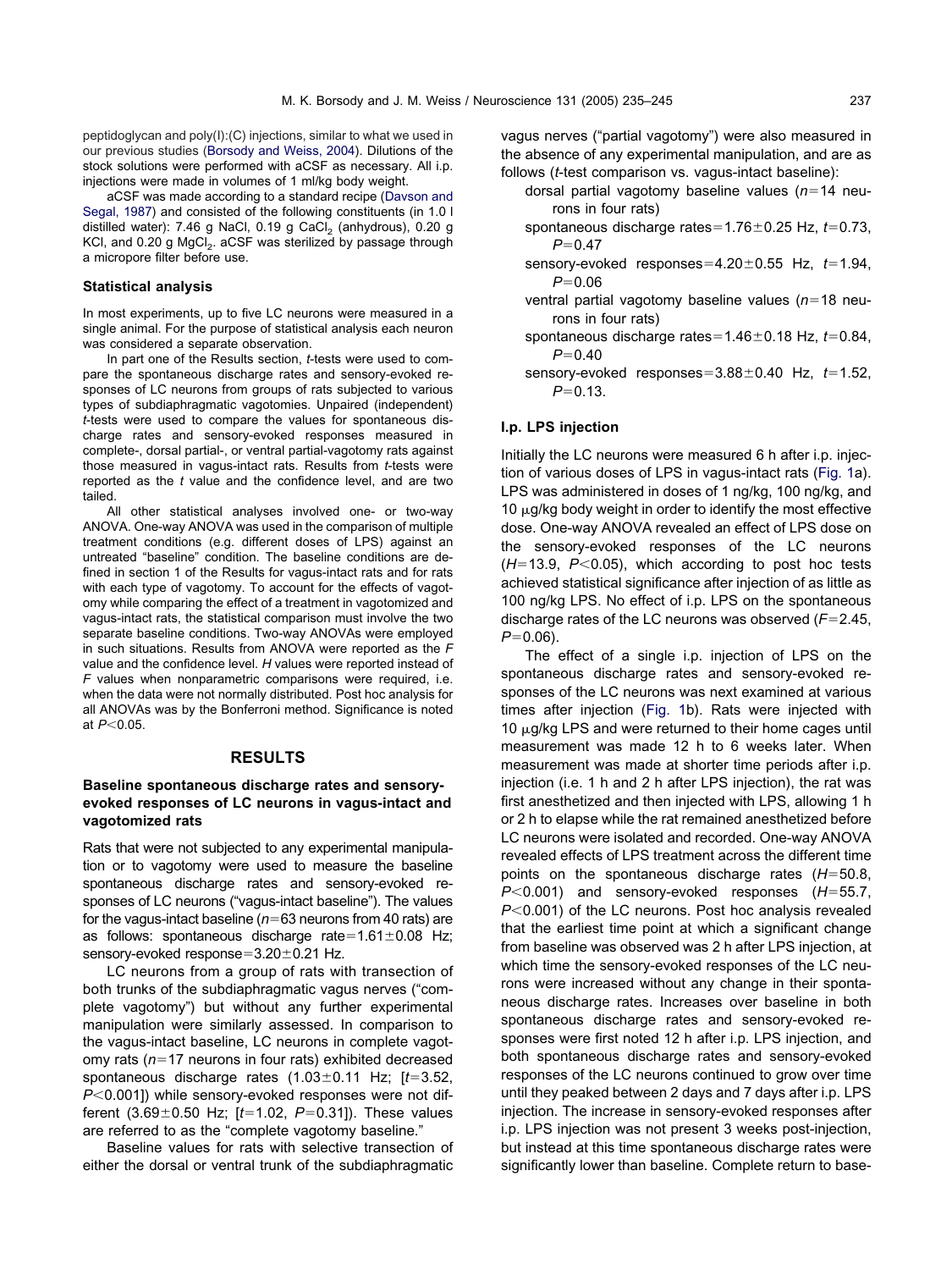<span id="page-3-0"></span>

**Fig. 1.** Effects of i.p. injection of LPS on the spontaneous discharge rates and sensory-evoked responses of LC neurons. (A) Dose-related effects. Six hours after i.p. injection of various doses of LPS, LC neurons were isolated and their spontaneous discharge rates (solid bars) and sensory-evoked responses (hatched bars) were measured. LPS was injected in doses of 1 ng/kg (n=22 neurons in five rats), 100 ng/kg (n=19 neurons in four rats), and 10 μg/kg (*n*=18 neurons in four rats). (B) Time-related effects. The LC neurons were measured 1 h (*n*=25 neurons in five rats), 2 h (*n*=26 neurons in six rats), 12 h ( $n=23$  neurons in five rats), 2 day ( $n=10$  neurons in three rats), 7 days ( $n=7$  neurons in five rats), 3 weeks ( $n=23$  neurons in five rats), and 6 weeks (n=19 neurons in four rats) after i.p. injection. Two of the rats subjected to recording of LC neurons 3 weeks after LPS injection were allowed to recover from the recording procedure and were used a second time after another 3 weeks (i.e. 6 weeks after LPS injection); at the second recording session, LC neurons were recorded from the undamaged side of the brain. Data are displayed as mean±standard error of the mean. \* Significantly (P<0.05) increased versus baseline. # Significantly (P<0.05) decreased versus baseline; r, frequently unable to positively identify LC neurons based on electrophysiological criteria (see [Borsody and Weiss, 2004\)](#page-10-0).

line activity for both spontaneous discharge rates and sensory-evoked responses was observed only 6 weeks after i.p. LPS injection.

Because of the biphasic response of LC neurons to the 10  $\mu$ g/kg dose of i.p. LPS, we found it necessary to examine its effects in vagotomized rats at time points where vagus-intact rats exhibited an excitatory response (we chose 12 h post-injection) as well as an inhibitory response (3 weeks post-injection). The right side of [Fig. 2](#page-4-0) shows the effect of 10  $\mu$ g/kg LPS injected i.p. 12 h prior to the recording of LC neurons in rats that were previously subjected to complete vagotomy. The effect of this LPS dose on LC neurons in vagus-intact rats is shown at the left of this figure for comparison. In contrast to what was seen in vagus-intact rats, in complete vagotomy rats treated 12 h previously with 10  $\mu$ g/kg i.p. LPS there was no increase in the sensory-evoked responses of the LC neurons. Twoway ANOVA revealed an interaction between vagotomy and LPS treatment on the sensory-evoked responses of the LC neurons  $(F=5.60, P<0.05)$ . The same comparison for spontaneous discharge rates revealed no such interaction  $(F=1.63, P=0.21)$ .

Rats with complete vagotomy were next treated with i.p. LPS 3 weeks prior to the recording of LC neurons in order to determine if the spontaneous discharge rates of LC neurons would still be reduced by LPS as it was in vagus-intact rats [\(Fig. 3\)](#page-4-0). In this case, two-way ANOVA did not reveal an interaction between vagotomy and LPS treatment for either the spontaneous discharge rates  $(F=0.82,$  $P=0.37$ ) or sensory-evoked responses ( $F=0.25$ ,  $P=0.62$ ) of the LC neurons. Thus, 3 weeks after LPS injection in complete vagotomy rats, the spontaneous discharge rates of LC neurons were decreased as they were in vagusintact rats.

The ability of i.p. LPS to excite LC neurons in rats with partial vagotomy was also examined. To do this, a dose of 10  $\mu$ g/kg LPS was injected 12 h before recording LC neurons into rats that had selective transection of the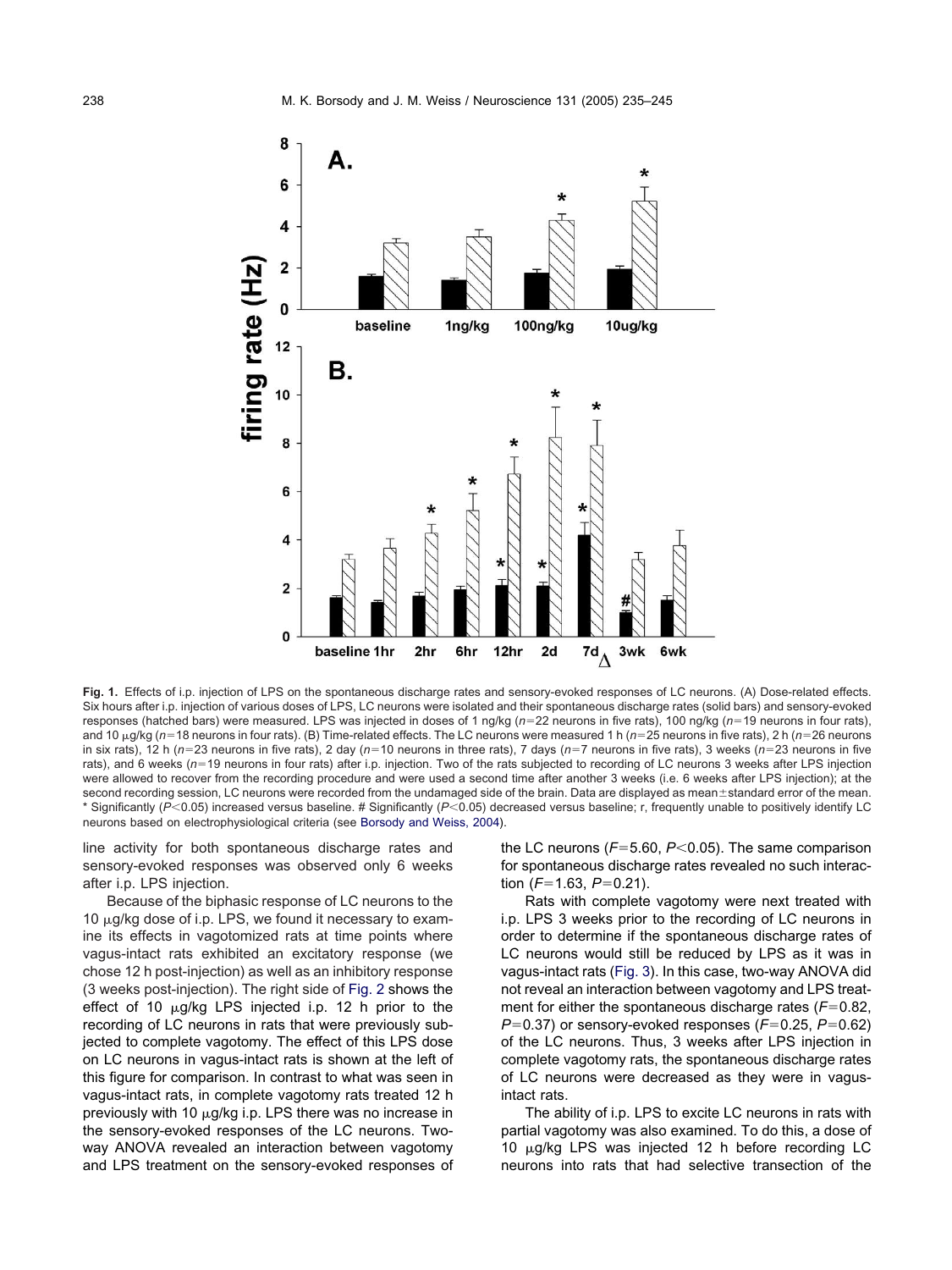<span id="page-4-0"></span>

Fig. 2. The effect of i.p. LPS 12 h after injection in rats with complete vagotomy. Twelve hours after i.p. injection of 10  $\mu q$ /kg LPS into rats previously subjected to complete vagotomy, LC neurons ( $n=15$  neurons in three rats) were isolated and their spontaneous discharge rates (solid bars) and sensory-evoked responses (hatched bars) were measured. The effect of this LPS treatment in vagus-intact rats is shown at the left of the figure for comparison. Data are displayed as mean±standard error of the mean. \* Significantly (*P*<0.05) increased versus vagus-intact baseline. O, significantly ( $P$ <0.05) decreased versus vagus-intact baseline.

dorsal trunk or the ventral trunk of the subdiaphragmatic vagus nerves [\(Fig. 4\)](#page-5-0). Two-way ANOVA revealed an interaction between the type of partial vagotomy and LPS treatment for the sensory-evoked responses of the LC neurons ( $F=4.92$ ,  $P<0.05$ ); however, the same analysis of spontaneous discharge rates did not reveal an interaction  $(F=3.01, P=0.14)$ . Post hoc analysis revealed that dorsal partial vagotomy prevented i.p. LPS from increasing the sensory-evoked responses of the LC neurons whereas ventral partial vagotomy was ineffective in this regard,



Fig. 3. The effect of i.p. LPS 3 weeks after injection in rats with complete vagotomy. Three weeks after i.p. injection of 10 µg/kg LPS into rats previously subjected to complete vagotomy, LC neurons ( $n=14$  neurons in four rats) were isolated and their spontaneous discharge rates (solid bars) and sensory-evoked responses (hatched bars) were measured. The effect of this LPS treatment in vagus-intact rats is shown at the left of the figure for comparison. Data are displayed as mean±standard error of the mean. # Significantly ( $P<0.05$ ) decreased versus the corresponding baseline. O, significantly (P<0.05) decreased versus vagus-intact baseline.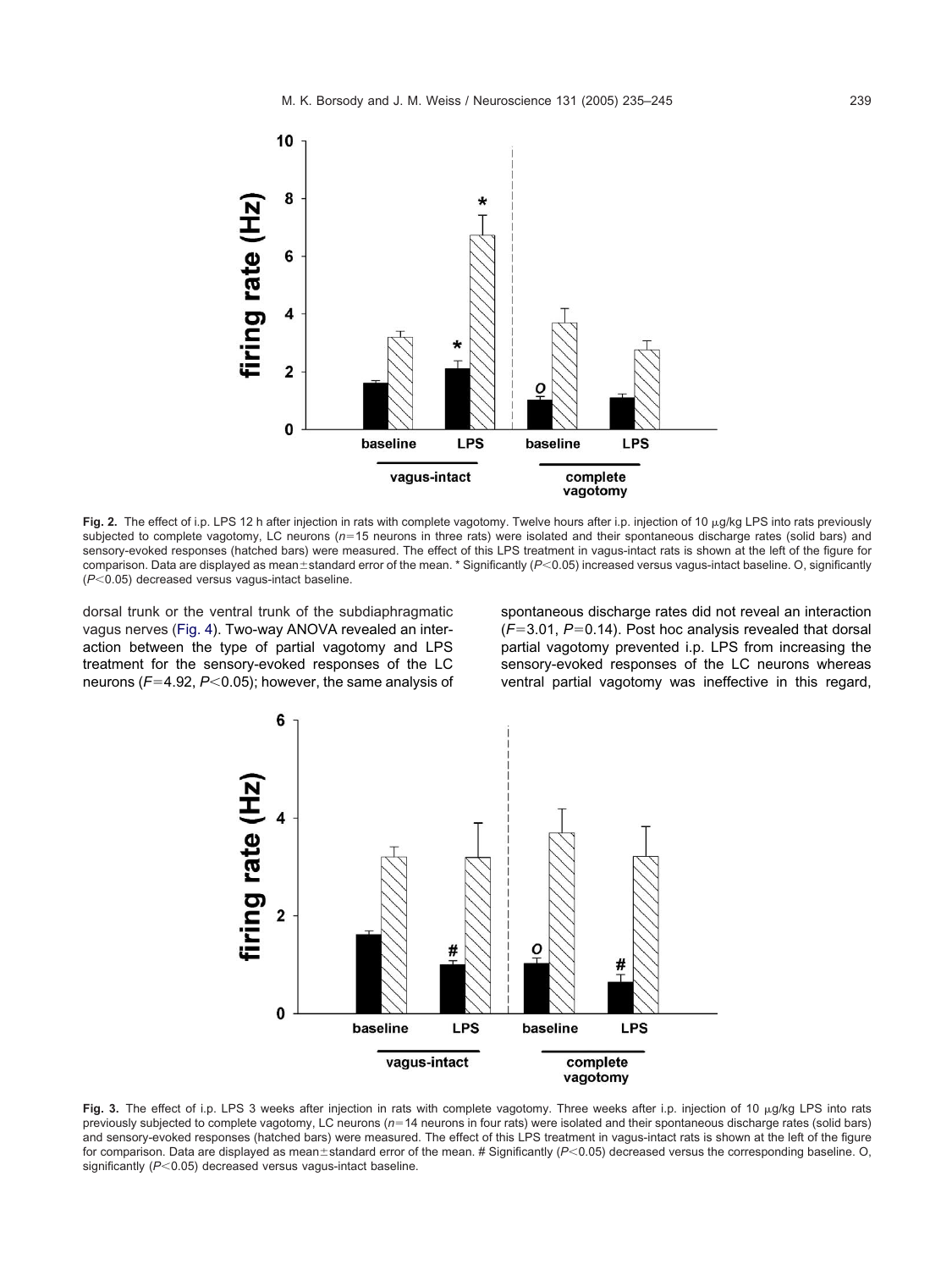<span id="page-5-0"></span>

Fig. 4. The effect of i.p. LPS 12 h after injection in rats with partial vagotomies. Twelve hours after i.p. injection of 10 µg/kg LPS into rats previously subjected to dorsal partial ( $n=19$  neurons in four rats) or ventral partial vagotomy ( $n=15$  neurons in three rats), LC neurons were isolated and their spontaneous discharge rates (solid bars) and sensory-evoked responses (hatched bars) were measured. The effect of this LPS treatment in complete vagotomy rats is shown at the left of the figure for comparison. Data are displayed as mean±standard error of the mean. \* Significantly (*P*<0.05) increased versus ventral partial vagotomy baseline.

suggesting that the activation of the LC by i.p. LPS depends only the dorsal trunk of the subdiaphragmatic vagus nerves.

# **I.c.v. LPS injection**

The effect of i.c.v. LPS on the LC neurons was examined to determine if vagotomy indirectly blocked the response of LC neurons to i.p. LPS by making the neurons insensitive to LPS. LPS was injected i.c.v. in vagus-intact rats at doses of 1 ng and 100 ng (in 10  $\mu$ I volume) and 2 h later LC neurons were isolated and their spontaneous discharge rates and sensory-evoked responses were measured (left side of [Fig. 5\)](#page-6-0). One-way ANOVA found that i.c.v. LPS increased the sensory-evoked responses of LC neurons  $(H=30.2, P<0.001)$  at the 100 ng dose. No effect of i.c.v. LPS on the spontaneous discharge rates of LC neurons was found  $(H=5.42, P=0.14)$ .

The response of LC neurons to 100 ng i.c.v. LPS was then examined in rats with complete vagotomy (right side of [Fig. 5\)](#page-6-0). This experiment was otherwise performed as described above. Two-way ANOVA did not find an interaction between LPS treatment and vagotomy for either the spontaneous discharge rates ( $F=1.85$ ,  $P=0.38$ ) or sensoryevoked responses  $(F=0.87, P=0.45)$  of the LC neurons. These results show that complete vagotomy did not influence the response of LC neurons to i.c.v. LPS, and suggests that in our previous experiments subdiaphragmatic vagotomy did not block the response of LC neurons to i.p. LPS by making the LC neurons unresponsive to LPS.

## **I.p. peptidoglycan injection**

The effects of peptidoglycan at various doses and times after i.p. injection were measured in vagus-intact rats. The left side of [Fig. 6](#page-7-0) shows the response of LC neurons to 100 ng/kg, 10  $\mu$ g/kg, or 1 mg/kg peptidoglycan administered 6 h beforehand by i.p. injection. One-way ANOVA found an effect of peptidoglycan on the sensory-evoked responses  $(H=17.7, P<0.005)$  but no effect on the spontaneous discharge rates  $(H=0.47, P=0.93)$  of the LC neurons. Post hoc analysis showed that sensory-evoked responses of the LC neurons were increased after injection of 10  $\mu$ g/kg or 1 mg/kg peptidoglycan. The middle of [Fig. 6](#page-7-0) shows the spontaneous discharge rates and sensoryevoked responses of LC neurons measured 2 days after a single i.p. injection of 1 mg/kg peptidoglycan into vagusintact rats. One-way ANOVA involving the 6 h and 2 day time points identified an effect of peptidoglycan treatment on the sensory-evoked responses of LC neurons (*H*=15.9,  $P<0.005$ ); post hoc analysis indicated that this was attributable to the increase that occurred 6 h after peptidoglycan injection. The spontaneous discharge rates of the LC neurons were also unaffected 2 days after peptidoglycan treatment (H=1.64, P=0.65).

The effect of i.p. peptidoglycan in complete vagotomy rats was next tested. These results are shown at the right of [Fig. 6.](#page-7-0) Peptidoglycan in a dose of 1 mg/kg was injected i.p. and 6 h later LC neurons were isolated and measured. Two-way ANOVA found an interaction between vagotomy and peptidoglycan treatment on the sensory-evoked re-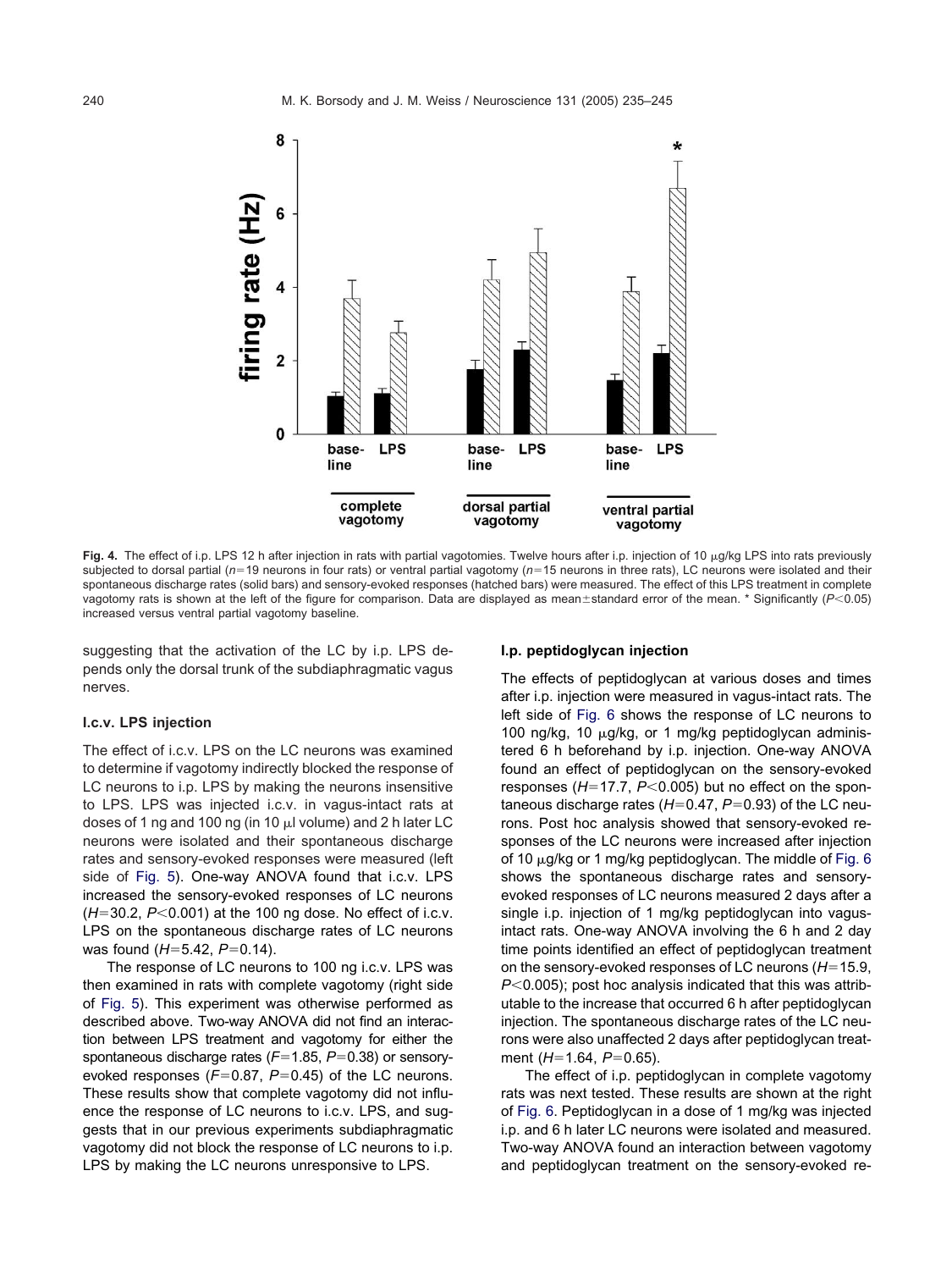<span id="page-6-0"></span>

**Fig. 5.** Effects of i.c.v. injection of LPS on the spontaneous discharge rates and sensory-evoked responses of LC neurons. Dose-related effects of i.c.v. LPS (left side of figure). Various doses of LPS (in 10 µl volume) were injected into the lateral ventricle and after a period of 2 h LC neurons were isolated and their spontaneous discharge rates (solid bars) and sensory-evoked responses (hatched bars) were measured. LPS was injected in doses of 1 ng ( $n=23$  neurons in five rats) or 100 ng ( $n=19$  neurons in five rats). Effect of i.c.v. LPS in complete vagotomy rats (right side of figure). LC neurons were isolated and measured 2 h after i.c.v. injection of 100 ng LPS in rats previously subjected to complete vagotomy ( $n=18$  neurons in four rats). Data are displayed as mean±standard error of the mean. \* Significantly (P<0.05) increased versus the corresponding baseline. O, significantly ( $P$ <0.05) decreased versus vagus-intact baseline.

sponses of the LC neurons  $(F=7.04, P<0.01)$ ; the same comparison for spontaneous discharge rates did not find an interaction  $(F=0.79, P=0.43)$ . As with i.p. LPS, then, i.p. peptidoglycan was unable to excite LC neurons in complete vagotomy rats as it did in vagus-intact rats.

# **I.p. poly(I):(C) injection**

The effects of poly(I):(C) at various doses and times after i.p. injection in vagus-intact rats were measured. The left side of [Fig. 7](#page-8-0) shows the response of LC neurons to 1 ng/kg, 100 ng/kg, 10  $\mu$ g/kg, or 1 mg/kg of poly(I):(C) administered 6 h beforehand by i.p. injection. One-way ANOVA found an effect of poly(I):(C) treatment on the sensory-evoked responses ( $H=12.8$ ,  $P<0.05$ ) but no effect on the spontaneous discharge rates  $(H=3.63,$  $P=0.46$ ) of the LC neurons. The increase in sensoryevoked responses was observed after injection of 100 ng/kg, 10  $\mu$ g/kg, and 1 mg/kg poly(I):(C). The middle of [Fig. 7](#page-8-0) shows the spontaneous discharge rates and sensory-evoked responses of LC neurons measured 2 days after i.p. injection of 1 mg/kg poly(I):(C) into vagusintact rats. One-way ANOVA involving the 6 h and 2 day time points identified an effect of poly(I):(C) treatment on the sensory-evoked responses of the LC neurons  $(H=8.27, P<0.05)$ ; post hoc analysis indicated that this was attributable to the increase that occurred 6 h after poly(I):(C) injection. The spontaneous discharge rates of the LC neurons were also unaffected 2 days after poly(I): (C) treatment  $(H=1.93, P=0.15)$ .

The effect of i.p. poly(I):(C) in complete vagotomy rats was then tested. These results are shown at the right of [Fig. 7.](#page-8-0) Poly(I):(C) in a dose of 1 mg/kg was injected i.p. and 6 h later LC neurons were isolated and measured. Twoway ANOVA found an interaction between vagotomy and poly(I):(C) treatment on the sensory-evoked responses of the LC neurons ( $F=6.38$ ,  $P<0.01$ ); the same comparison for spontaneous discharge rates did not find an interaction between vagotomy and poly(I):(C) treatment  $(F=2.49,$  $P=0.16$ ). As with i.p. LPS and peptidoglycan, i.p. poly(I): (C) was unable to increase the sensory-evoked responses in complete vagotomy rats as it did in vagus-intact rats.

# **DISCUSSION**

# **The role of the subdiaphragmatic vagus nerves in the response of LC neurons to microbial substances**

A previous report from this laboratory showed that LPS excited LC neurons when it was injected into the peritoneal cavity [\(Borsody and Weiss, 2004\)](#page-10-0). The excitation caused by i.p. LPS appeared to involve binding of IL-1 to IL-1 receptors in the LC region because the excitation caused by i.p. LPS could be reversed by microinfusion of IL-1RA into the LC. In that report, LPS was administered not only by i.p. injection but also by direct microinjection into the LC.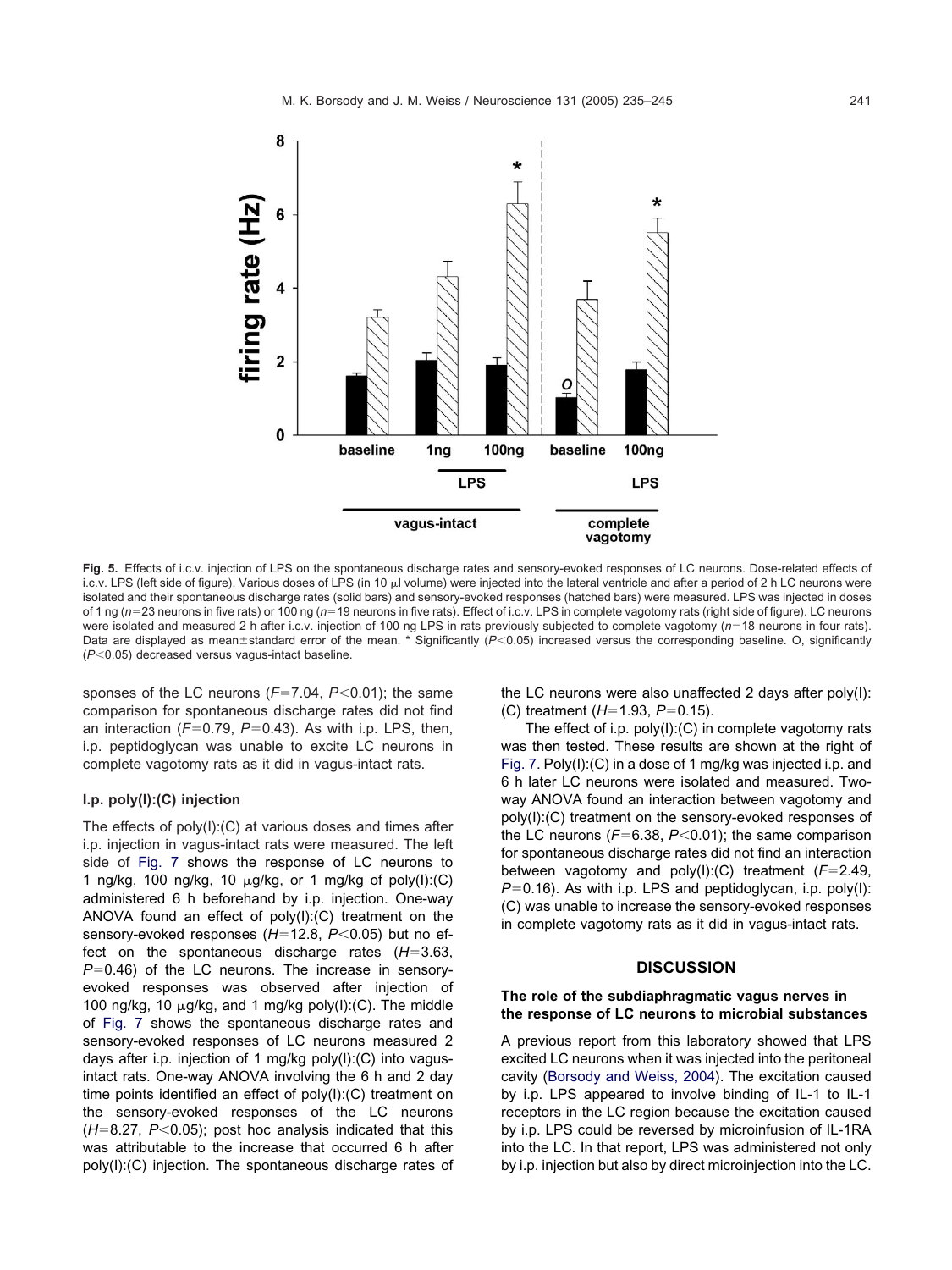<span id="page-7-0"></span>

**Fig. 6.** Effects of i.p. peptidoglycan on the spontaneous discharge rates and sensory-evoked responses of LC neurons. Dose-related effects of i.p. peptidoglycan (left side of figure). Peptidoglycan was injected i.p. in doses of 100 ng/kg (*n*=20 neurons in four rats), 10 µg/kg (*n*=19 neurons in four rats), and 1 mg/kg ( $n=17$  neurons in five rats). Six hours after injection, LC neurons were isolated and their spontaneous discharge rates (solid bars) and sensory-evoked responses (hatched bars) were measured. Time-related effects of i.p. peptidoglycan (middle of figure). The LC neurons were measured 2 day after i.p. injection of 1 mg/kg peptidoglycan ( $n=18$  neurons in four rats). The effect of vagotomy (right side of figure). Six hours after i.p. injection of 1 mg/kg peptidoglycan into rats previously subjected to complete vagotomy ( $n=19$  neurons in four rats), LC neurons were isolated and their spontaneous discharge rates and sensory-evoked responses were measured. Data are displayed as mean±standard error of the mean. \* Significantly (*P*0.05) increased versus the vagus-intact baseline. O, significantly (*P*0.05) decreased versus vagus-intact baseline.

LPS microinjected directly into the LC region also excited LC neurons in a dose-dependent manner that appears to involve IL-1 bioactivity within the LC because its effect also could be blocked by IL-1RA. In the most simplistic interpretation, the similarity of the responses of LC neurons to LPS administered by i.p. injection and microinjection into the LC would suggest that the i.p. LPS diffused from its injection site into the LC region in order to activate the LC neurons. However, LPS does not enter the brain in appreciable amounts when it is administered peripherally [\(Mus](#page-10-0)[son et al., 1978\)](#page-10-0). Rather, i.p. LPS appears to affect several brain functions by stimulating sensory fibers of the subdiaphragmatic vagus nerves [\(Levy and Blattberg, 1967;](#page-10-0) [Bluthe et al., 1994;](#page-9-0) [Bret-Dibat et al., 1995;](#page-10-0) [Gaykema et al.,](#page-10-0) [1995;](#page-10-0) [Laye et al., 1995;](#page-10-0) [Bluthe et al., 1996b;](#page-9-0) [Konsman et](#page-10-0) [al., 2000\)](#page-10-0). The present study sought to determine if the subdiaphragmatic vagus nerves were necessary for the activation of LC neurons by i.p. LPS. In these studies, LPS was administered by i.p. injection into rats after complete or partial transection of the subdiaphragmatic vagus nerves and the response of the LC neurons was compared against that observed in vagus-intact rats. We found that complete vagotomy prevented i.p. LPS treatment from exciting LC neurons as did selective transection of the dorsal trunk of the subdiaphragmatic vagus nerves.

The observation that the subdiaphragmatic vagus nerves are necessary for the activation of LC neurons by i.p. LPS also illuminates the mechanism underlying the prolonged response (i.e. lasting at least 3 weeks) of the LC

to a single LPS treatment: namely, that this mechanism may in fact relate to the handling and disposal of LPS in the abdominal viscera. Radiolabeled LPS injected i.v. is removed from the blood and is stored in the liver and spleen where the radiolabel remains for upwards of 5 weeks [\(Freudenberg and Galanos, 1988\)](#page-10-0). Even though assays of LPS antigenicity suggest that the LPS is extensively metabolized within 9 days of injection, the stored LPS still retains its full bioactivity [\(Freudenberg et al., 1985\)](#page-10-0). Thus, from storage sites in the abdomen, residual LPS may continue to affect the LC neurons over a period of weeks. This may occur by means of direct stimulation of the subdiaphragmatic vagus nerves by LPS, although our experiments did not distinguish between an active or permissive response from these nerves.

As a preliminary attempt to define the abdominal site from which the prolonged excitation of the LC might be maintained, we injected LPS into rats with selective transection of either the ventral or dorsal trunks of the subdiaphragmatic vagus nerves and found that only transection of the dorsal trunk prevented LPS from exciting the LC neurons. The dorsal trunk has some selectivity in innervating the tail of the pancreas, but in the rat does not seem to innervate the spleen [\(Rinaman and Miselis, 1987;](#page-10-0) [Nance](#page-10-0) [and Burns, 1989\)](#page-10-0). Furthermore, the dorsal trunk may provide a small degree of innervation to the liver via fibers coursing through the sympathetic celiac plexus [\(Berthoud](#page-9-0) [and Neuhuber, 2000\)](#page-9-0). Ventral trunk vagotomy was unable to prevent LC neurons from responding to i.p. LPS, and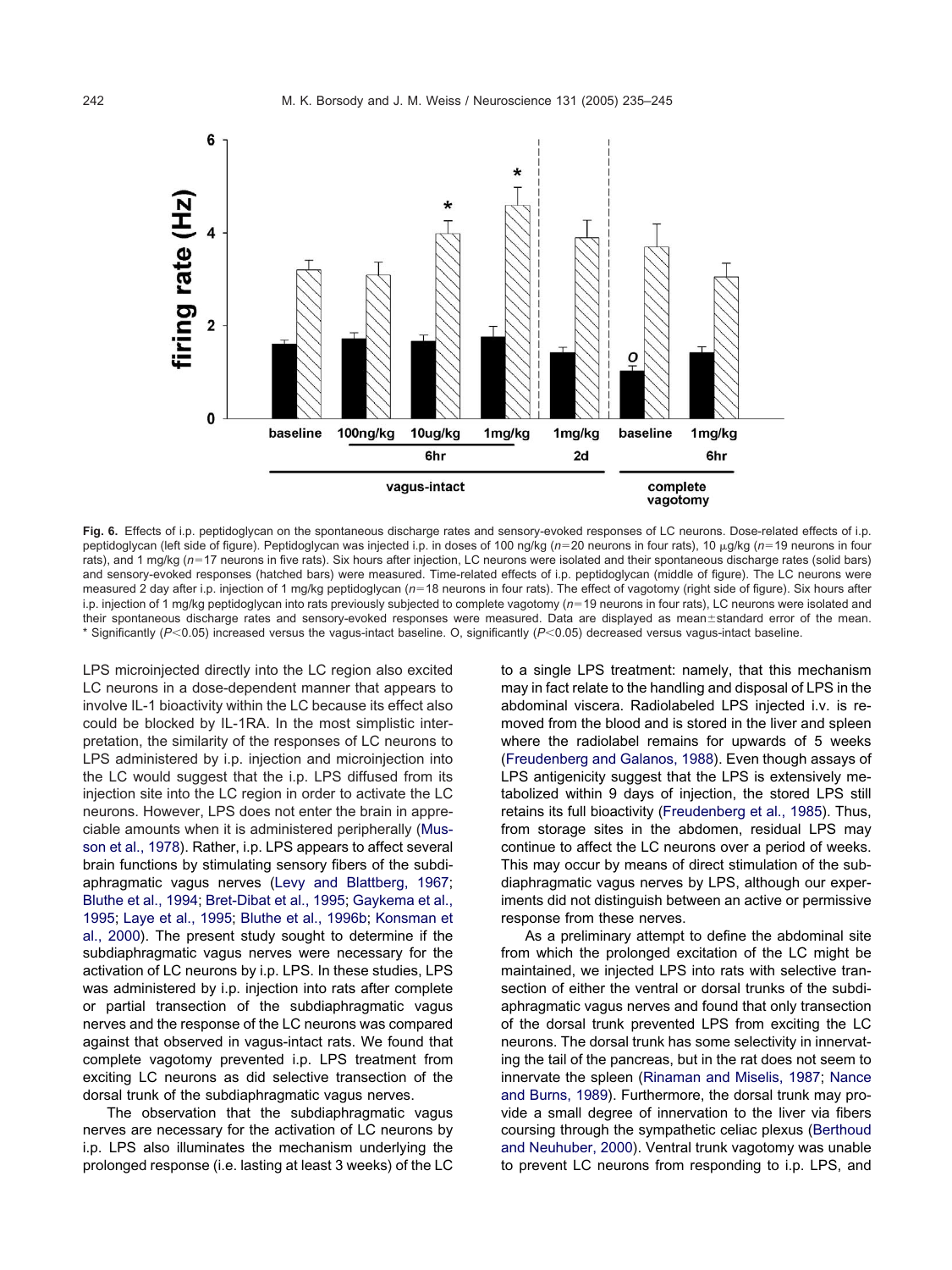<span id="page-8-0"></span>

**Fig. 7.** Effects of i.p. poly(I):(C) on the spontaneous discharge rates and sensory-evoked responses of LC neurons. Dose-related effects of i.p. poly(I):(C) (left of figure). Poly(I):(C) was injected in doses of 1 ng/kg (*n*=20 neurons in four rats), 100 ng/kg (*n*=15 neurons in four rats), 10 µg/kg (*n*18 neurons in four rats), and 1 mg/kg (*n*20 neurons in four rats). Six hours after injection of poly(I):(C), LC neurons were isolated and their spontaneous discharge rates (solid bars) and sensory-evoked responses (hatched bars) measured. Time-related effects of i.p. poly(I):(C) (middle of figure). The LC neurons were measured 2 days after i.p. injection of 1 mg/kg poly(I):(C) ( $n=17$  neurons in four rats). The effect of vagotomy (right of figure). Six hours after i.p. injection of 1 mg/kg poly(I):(C) into rats previously subjected to complete vagotomy ( $n=20$  neurons in four rats), LC neurons were isolated and their spontaneous discharge rates and sensory-evoked responses were measured. Data are displayed as mean±standard error of the mean. \* Significantly (P<0.05) increased versus the vagus-intact baseline. O, significantly (P<0.05) decreased versus vagus-intact baseline.

since the ventral trunk of the subdiaphragmatic vagus nerves carries the major hepatic projections [\(Prechtl and](#page-10-0) [Powley, 1985\)](#page-10-0) it would seem unlikely that LPS stores in the liver are responsible for the prolonged response of the LC neurons. It would not be unexpected that the response of LC neurons to i.p. LPS is dependent upon a specific trunk or branch of the subdiaphragmatic vagus nerves, since specific physiological roles for individual trunks and branches of these nerves have been reported [\(Fleshner et](#page-10-0) [al., 1995;](#page-10-0) [Watkins et al., 1995\)](#page-10-0).

The aforementioned experiments with vagotomy leave open the possibility that this procedure simply rendered the LC neurons insensitive to LPS wherever it was acting in the body. To control for this possibility, LPS was administered by i.c.v. injection in vagus-intact rats and in rats with complete vagotomy. In vagus-intact rats, i.c.v. LPS increased the sensory-evoked responses of LC neurons in a dose-related manner similar to the effect of microinjecting the LPS directly into the LC [\(Borsody and Weiss, 2004\)](#page-10-0). Although complete vagotomy prevented LC neurons from responding to i.p. LPS it did not reduce the ability of the LC neurons to respond to i.c.v. LPS. Thus, it is unlikely that the subdiaphragmatic vagus nerves act only to maintain the sensitivity of LC neurons to any source of LPS, as it would appear that there is a specific relation between the LC's response to LPS that is acting within the peritoneal cavity and the integrity of the subdiaphragmatic vagus nerves that is not shared by i.c.v. LPS. A similar role for the

subdiaphragmatic vagus nerves has been demonstrated for IL-1-induced suppression of exploratory behavior, which is sensitive to subdiaphragmatic vagotomy when the IL-1 is administered i.p. but not i.c.v. [\(Bluthe et al., 1996a\)](#page-9-0). These observations do not define the precise nature of the role the subdiaphragmatic vagus nerves play in affecting the LC neurons, and it should be made clear that permissive roles for these nerves cannot be ruled out by our experiments. It is possible, for example, that LPS or LPSinduced cytokines in the circulation act on blood vessels in a manner that only requires vagus nerve integrity; such a mechanism would be unable to stimulate LC neurons in vagotomized rats, which would otherwise remain directly sensitive to LPS.

The mechanism that we have described by which i.p. LPS excites LC neurons via the subdiaphragmatic vagus nerves also appears to be used by other microbial substances. The substances we chose were peptidoglycan (a component of the bacterial cell wall that is used to model infections by Gram-positive bacteria) and poly(I):(C) (a nucleic acid polymer that induces many of the responses of an RNA virus infection). Peptidoglycan and poly(I):(C) injected i.p. were also unable to excite LC neurons in rats that had undergone transection of the subdiaphragmatic vagus nerves, in comparison with the excitatory response they elicit in vagus-intact rats. This is particularly interesting when one considers that the excitation of LC neurons caused by i.p. peptidoglycan and LPS were reversible by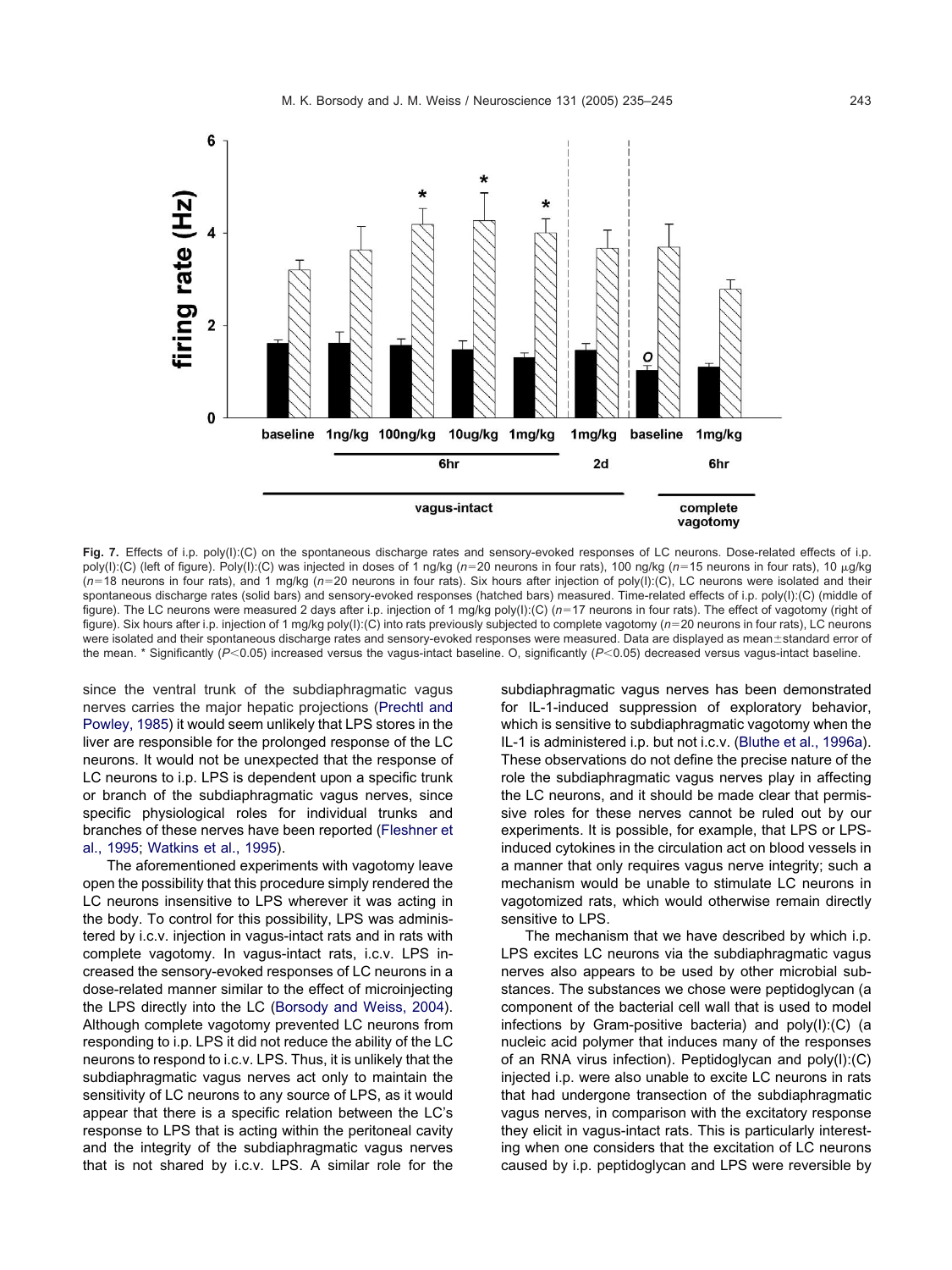<span id="page-9-0"></span>microinfusion of IL-1RA into the LC region but the excitation caused by i.p. poly(I):(C) was not [\(Borsody and Weiss,](#page-10-0) [2004\)](#page-10-0). Furthermore, the three microbial substances likely activate different pathogen receptors (i.e. Toll-like receptors) in the peritoneal cavity [\(Takeda and Akira, 2003\)](#page-10-0), and thereby induce different local cytokine cascades [\(O'Neill et](#page-10-0) [al., 2003\)](#page-10-0). Thus, the three microbial substances appear to utilize different signaling molecules in the brain to affect LC function and likely also have distinguishable profiles of cytokine expression in the peritoneal cavity. However, all three appear to require the integrity of the subdiaphragmatic vagus nerves in order to affect LC neurons.

## **Limitations of the current studies**

The aforementioned microbial substances were administered by the i.p. route rather than i.v. or intraarterially because (1) the peritoneal cavity is a frequent site of infections due to gut flora leakage from the intestines [\(Klasen et al., 1994;](#page-10-0) [Panigrahi et al., 1994\)](#page-10-0), (2) the peritoneal cavity contains resident macrophages that readily respond to a variety of microbial substances [\(Novakovic](#page-10-0) [and Boldogh, 1994\)](#page-10-0), and (3) microbial substances administered i.p. are nevertheless taken up by peritoneal capillaries and distributed by the circulatory system throughout the body [\(Gilbart and Fox, 1987;](#page-10-0) [Freudenberg and Gala](#page-10-0)[nos, 1988\)](#page-10-0). Recent studies have highlighted different mechanisms by which peripherally administered microbial substances may affect brain function depending upon the route of administration. For example, [Wan et al. \(1994\)](#page-10-0) demonstrated that i.p. and i.v. LPS induce similar patterns of expression of the immediate-early gene product c-Fos; however, only the c-Fos expression caused by i.p. LPS was blocked by vagotomy. Similarly Bluthe et al. (1996b) found that subdiaphragmatic vagotomy effectively prevented the reduction in exploratory behavior that occurred in mice injected i.p. with IL-1 but not when the IL-1 was administered by s.c. or i.v. injection. Clearly, then, our finding that i.p. LPS, peptidoglycan, and poly(I):(C) all excite LC neurons by means of the subdiaphragmatic vagus nerves cannot be readily extrapolated to the administration of such substances by other peripheral routes.

Comparing the potency and efficacy of the three microbial substances is also problematic. Clearly, i.p. LPS produced larger and longer-lasting effects on the LC neurons than did i.p. peptidoglycan or poly(I):(C), and the LPS even increased the spontaneous discharge rates of the LC neurons under certain conditions. We are unable to explain this observation since little is known about the bioactivity of the microbial substances acting in the peritoneal cavity or within the brain parenchyma. Before addressing this issue, key questions must be answered regarding the expression of pathogen receptors within the peritoneal cavity, the accessibility of the microbial substances in the peritoneal cavity to resident leukocytes, and the distribution, metabolism, and excretion of the microbial substances throughout the body. A similar set of questions would have to be answered before any comparison of the potency and efficacy of direct administration of the microbial substances into the brain parenchyma could be undertaken.

Furthermore, our experiments do not directly address the controversy over the role of the subdiaphragmatic vagus nerves in the stimulation of brain IL-1 systems by i.p. LPS. There is considerable evidence that low doses of i.p. LPS require intact subdiaphragmatic vagus nerves to affect several brain functions, including the observation that the expression of IL-1 mRNA in mouse brain after injection of 400  $\mu$ g/kg i.p. LPS is blockable by subdiaphragmatic vagotomy [\(Laye et al., 1995\)](#page-10-0). In contrast, [Hansen et al.](#page-10-0) [\(2000\)](#page-10-0) were unable to demonstrate any reduction of brain IL-1 protein in rats previously subjected to subdiaphragmatic vagotomy that were treated with  $10-100 \mu g/kg$  LPS. Our experiments examining excitation of the LC caused by i.p. LPS—a phenomenon that is dependent on brain IL-1 bioactivity [\(Borsody and Weiss, 2004\)](#page-10-0)—would appear to be consistent with the earlier studies and would seem to contradict [Hansen et al. \(2000\)](#page-10-0), despite the similarity that study has with ours both in terms of the animal model and range of LPS doses. However, our experiments cannot be said to test the dependence of LPS-induced brain IL-1 on the subdiaphragmatic vagus nerves. Although the response of LC neurons to i.p. LPS critically involves IL-1, it does not necessarily follow that this IL-1 is dependent upon the subdiaphragmatic vagus nerves even if the response of the LC neurons to i.p. LPS can be blocked by subdiaphragmatic vagotomy. Instead, for argument's sake, an unknown factor which becomes produced in the brain in response to i.p. LPS treatment might be blocked by vagotomy, and the absence of this factor could prevent the excitation of the LC despite the presence of sufficient IL-1 bioactivity. Thus, the results of our experiments do not directly impact this ongoing debate.

*Acknowledgments—This work was supported by grants MH50420 and MH56602 to J.M.W. from the National Institute of Mental Health. Some of the data presented here have been summarized in previous publications (Borsody and Weiss, 2002a,b, 2004).*

# **REFERENCES**

- Berthoud HR, Neuhuber WL (2000) Functional and chemical anatomy of the afferent vagal system. Auton Neurosci 85:1–17.
- Bluthe RM, Michaud B, Kelley KW, Dantzer R (1996a) Vagotomy attenuates behavioural effects of interleukin-1 injected peripherally but not centrally. Neuroreport 7:1485–1488.
- Bluthe RM, Michaud B, Kelley KW, Dantzer R (1996b) Vagotomy blocks behavioural effects of interleukin-1 injected via the intraperitoneal route but not via other systemic routes. Neuroreport 7:2823–2827.
- Bluthe RM, Walter V, Parnet P, Laye S, et al (1994) Lipopolysaccharide induces sickness behaviour in rats by a vagal mediated mechanism. C R Acad Sci III 317:499 –503.
- Borsody MK, Weiss JM (1996) Influence of corticotropin-releasing hormone on electrophysiological activity of locus coeruleus neurons. Brain Res 724:149 –168.
- Borsody MK, Weiss JM (2002a) Alteration of locus coeruleus neuronal activity by interleukin-1 and the involvement of endogenous corticotropin-releasing hormone. Neuroimmunomodulation 10:101–121.
- Borsody MK, Weiss JM (2002b) Peripheral endotoxin causes longlasting changes in locus coeruleus activity via IL-1 in the brain. Acta Neuropsychol 14:303–321.